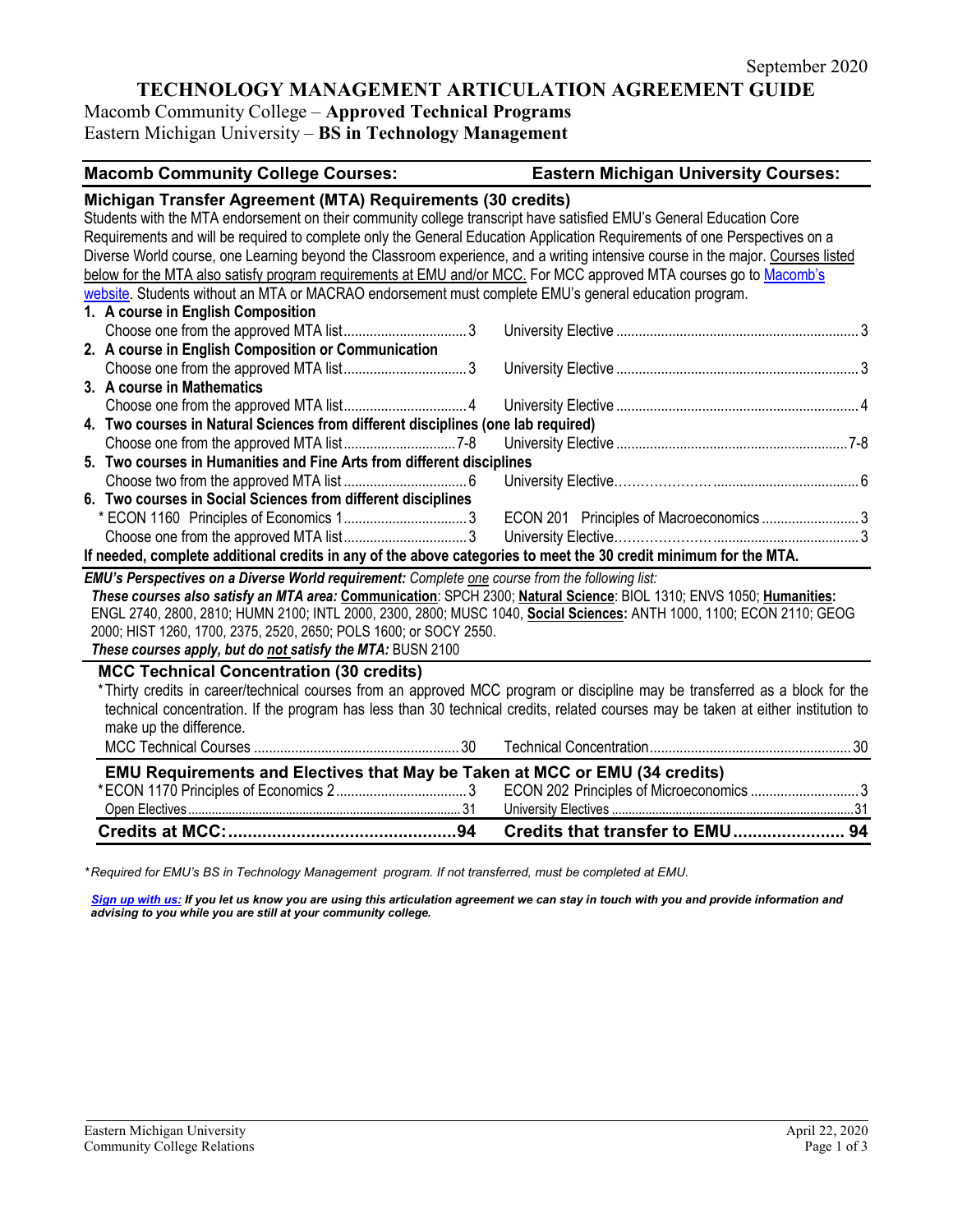## **TECHNOLOGY MANAGEMENT ARTICULATION AGREEMENT GUIDE**

Macomb Community College – **Approved Technical Programs** Eastern Michigan University – **BS in Technology Management**

| <b>Completion of EMU's BS inTechnology</b>                                              |              |  |
|-----------------------------------------------------------------------------------------|--------------|--|
| <b>Management</b>                                                                       |              |  |
| <b>Major Requirements</b>                                                               | (30 credits) |  |
| <b>Core Courses (18 credits)</b>                                                        |              |  |
| TM 130<br>Introduction to Technology Management3                                        |              |  |
| Management of Technological Change3<br>TM 212                                           |              |  |
| Information Technology Mgmt & Organizations 3<br>TM 311                                 |              |  |
| <sup>1</sup> TM 314W Managing for Process Improvement 3                                 |              |  |
| Technology Project Management3<br>TM 402                                                |              |  |
| TM 415<br>Senior Seminar in Technology Management3                                      |              |  |
| <b>Technology Management Electives (12 credits)</b>                                     |              |  |
| Choose from the following:                                                              | . 12         |  |
| (At least 3 hours at the 300/400 level must be completed.)                              |              |  |
| <b>ACC 130</b><br>Accounting for Non-business majors (3)                                |              |  |
| <b>ACC 240</b><br>Prin of Financial Accounting (3)                                      |              |  |
| ACC 241 Prin of Managerial Accounting (3)                                               |              |  |
| FIN 350 Principles of Finance (3)                                                       |              |  |
| FIN 358 Financial Statement Analysis (3)                                                |              |  |
| LAW 293 Legal Environment of Business (3)                                               |              |  |
| LAW 403 Employment Law (3)                                                              |              |  |
| MGMT 384 Human Resource Management (3)                                                  |              |  |
| MGMT 386 Organizational Behavior & Theory (3)                                           |              |  |
| MGMT 388 Intro to Entrepreneurship (3)                                                  |              |  |
| MGMT 480W Management Responsibility & Ethics (3)                                        |              |  |
| Principles of Marketing (3)<br><b>MKTG 360</b>                                          |              |  |
| MKTG 369 Advertising (3)                                                                |              |  |
| MKTG 473 Marketing and Product Innovation (3)                                           |              |  |
| Quan Analysis of Sustainability Issues (3)<br>TM 306                                    |              |  |
| Seminar in Technological Impacts (3)<br>TM 308<br>TM 377/378/379 Special Topics (1/2/3) |              |  |
| <sup>2</sup> TM 387L4 Cooperative Education (3)                                         |              |  |
| Women and Technology (3)<br>TM 420                                                      |              |  |
| TM 477/478/479 Special Topics (1/2/3)                                                   |              |  |
| Technology, Values, and the Future (3)<br>TM 495                                        |              |  |
|                                                                                         |              |  |
|                                                                                         |              |  |

#### **LBC Requirement**

One Learning beyond the Classroom (LBC) course or noncredit experience must be completed at EMU. TM 387 Cooperative Education satisfies the LBC requirement. See the Program Coordinator for other options.

| Minimum Credits to Graduate:  124 |
|-----------------------------------|

Note: The Technology Management degree is an online completion program

*1 Satisfies EMU's Writing Intensive Requirement. 2 Satisfies EMU's Learning Beyond the Classroom Requirement*

Accounting, ABA Business/Accounting, Certificate Accounting, Skill Specific Certificate Applied Technology & Apprenticeship, AAS Architectural Technology, AAS, Certificate Automated Systems Technology - Mechatronics, AAS, Certificate Automotive Technology, AAS. Certificate Behavioral Sciences, Certificate Business Management, ABA, Certificate Civil Technology, AAS, Certificate Climate Control Technology, AAS, Certificate Air Conditioning, Certificate Climate Control Technology, Certificate Heating, Certificate HVAC Installation & Service Technician, Certificate Refrigeration, Certificate Construction Management, AAS, Certificate Culinary Arts, AAS, certificate Electronic Engineering Technology, AAS, Certificate EMS – EMT - Paramedic, AAS, certificate Entrepreneurship & Small Business Management, ABA, Certificate Exercise Science, AAS Fire and Emergency Medical Services Technology, AAS General Business, ABA, Certificate Global Supply Chain Management, ABA Health & Wellness Promotion, AAS Homeland Security, AAS, Certificate Hospitality Management, ABA Information Technology – All programs Land Surveying, Certificate Law Enforcement, AAS, Certificate Manufacturing Engineering Technology, AAS Marketing, ABA, Certificate Mathematics, AS Media & Communication Arts – All programs Medical Assistant, AAS, Certificate Nursing, AAS Occupational Therapy Assistant, AAS Pre-Engineering, AS Pre-Psychology, AA Product Development, AAS, Certificate Product Development - Digital Sculptor, AAS, Certificate Radiologic Technology, AAS (full-time) Respiratory Therapy, AAS Restaurant Management, AAS Surgical Technology, AAS, Certificate Veterinary Technician, AAS

Programs may be added, approved or removed by the EMU Technology Management Program Coordinator as a result of curricular changes at MCC.